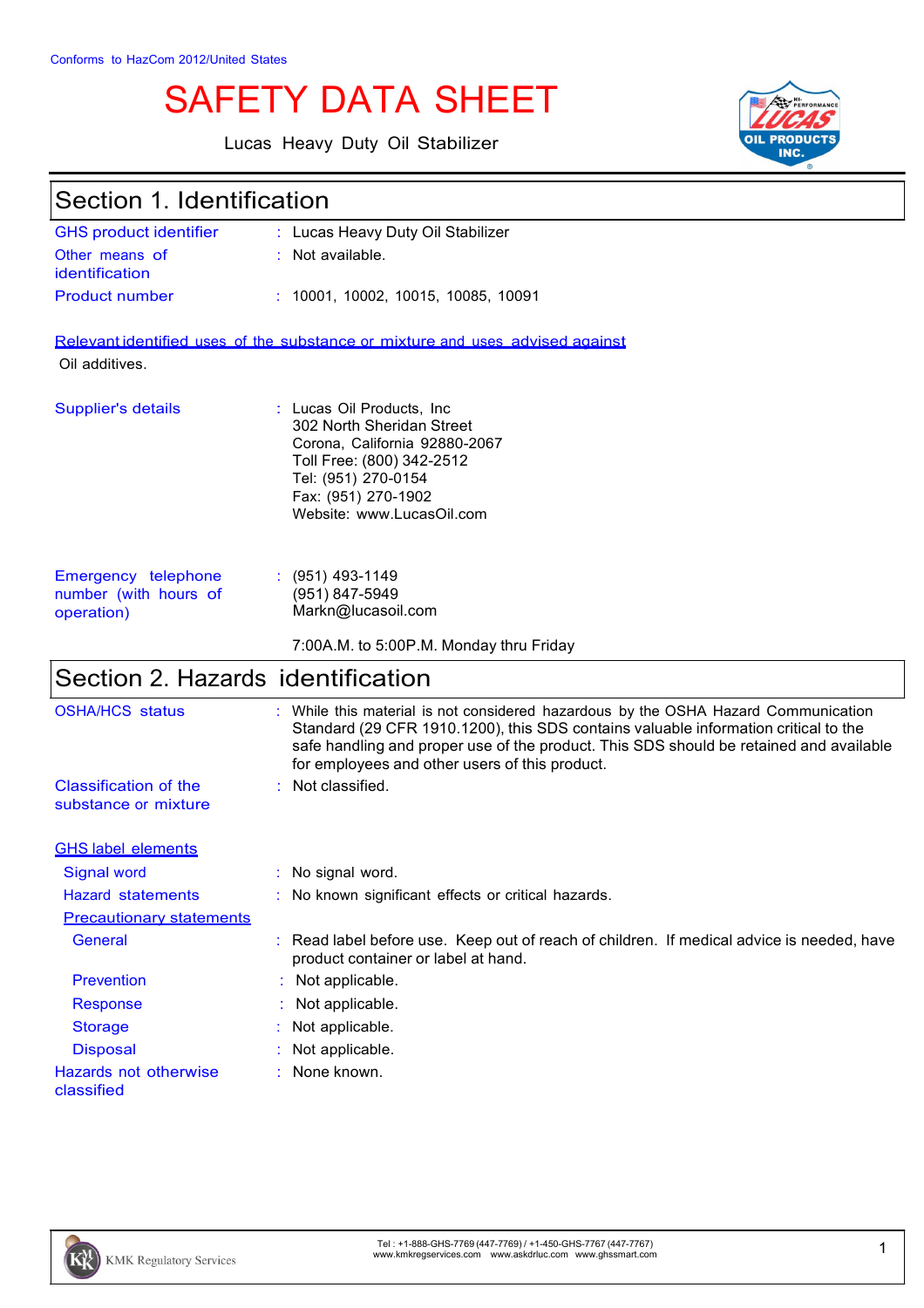

## Section 3. Composition/information on ingredients

| Substance/mixture | $\therefore$ Mixture        |
|-------------------|-----------------------------|
| Other means of    | $\therefore$ Not available. |
| identification    |                             |

#### CAS number/other identifiers

| CAS number          | : Not applicable.  |
|---------------------|--------------------|
| <b>Product code</b> | $:$ Not available. |

| Ingredient name                                                    |               | <b>CAS</b> number |
|--------------------------------------------------------------------|---------------|-------------------|
| Lubricating oils, petroleum, c>25, hydrotreated bright stock-based | 100<br>$60 -$ | 72623-83-7        |

Any concentration shown as a range is to protect confidentiality or is due to batch variation.

There are no additional ingredients present which, within the current knowledge of the supplier and in the concentrations applicable, are classified as hazardous to health or the environment and hence require reporting in this section.

Occupational exposure limits, if available, are listed in Section 8.

### Section 4. First aid measures

#### Description of necessary first aid measures

| Eye contact  | : Immediately flush eyes with plenty of water, occasionally lifting the upper and lower<br>eyelids. Check for and remove any contact lenses. Get medical attention if irritation<br>occurs.                                                                                                                                                            |
|--------------|--------------------------------------------------------------------------------------------------------------------------------------------------------------------------------------------------------------------------------------------------------------------------------------------------------------------------------------------------------|
| Inhalation   | : Remove victim to fresh air and keep at rest in a position comfortable for breathing. Get<br>medical attention if symptoms occur.                                                                                                                                                                                                                     |
| Skin contact | : Flush contaminated skin with plenty of water. Remove contaminated clothing and shoes.<br>Get medical attention if symptoms occur.                                                                                                                                                                                                                    |
| Ingestion    | : Wash out mouth with water. Remove victim to fresh air and keep at rest in a position<br>comfortable for breathing. If material has been swallowed and the exposed person is<br>conscious, give small quantities of water to drink. Do not induce vomiting unless<br>directed to do so by medical personnel. Get medical attention if symptoms occur. |

|--|

| Potential acute health effects    |                                                                                      |
|-----------------------------------|--------------------------------------------------------------------------------------|
| Eye contact                       | : No known significant effects or critical hazards.                                  |
| <b>Inhalation</b>                 | $\therefore$ No known significant effects or critical hazards.                       |
| Skin contact                      | : No known significant effects or critical hazards.                                  |
| Ingestion                         | : No known significant effects or critical hazards.                                  |
| Over-exposure signs/symptoms      |                                                                                      |
| Eye contact                       | $\therefore$ No known significant effects or critical hazards.                       |
| <b>Inhalation</b>                 | $\therefore$ No known significant effects or critical hazards.                       |
| Skin contact                      | : No known significant effects or critical hazards.                                  |
| Ingestion                         | : No known significant effects or critical hazards.                                  |
|                                   | Indication of immediate medical attention and special treatment needed, if necessary |
| Notes to physician                | Treat symptomatically. Contact poison treatment specialist immediately if large      |
|                                   | quantities have been ingested or inhaled.                                            |
| Specific treatments               | $\therefore$ No specific treatment.                                                  |
| <b>Protection of first-aiders</b> | : No action shall be taken involving any personal risk or without suitable training. |

See toxicological information (Section 11)

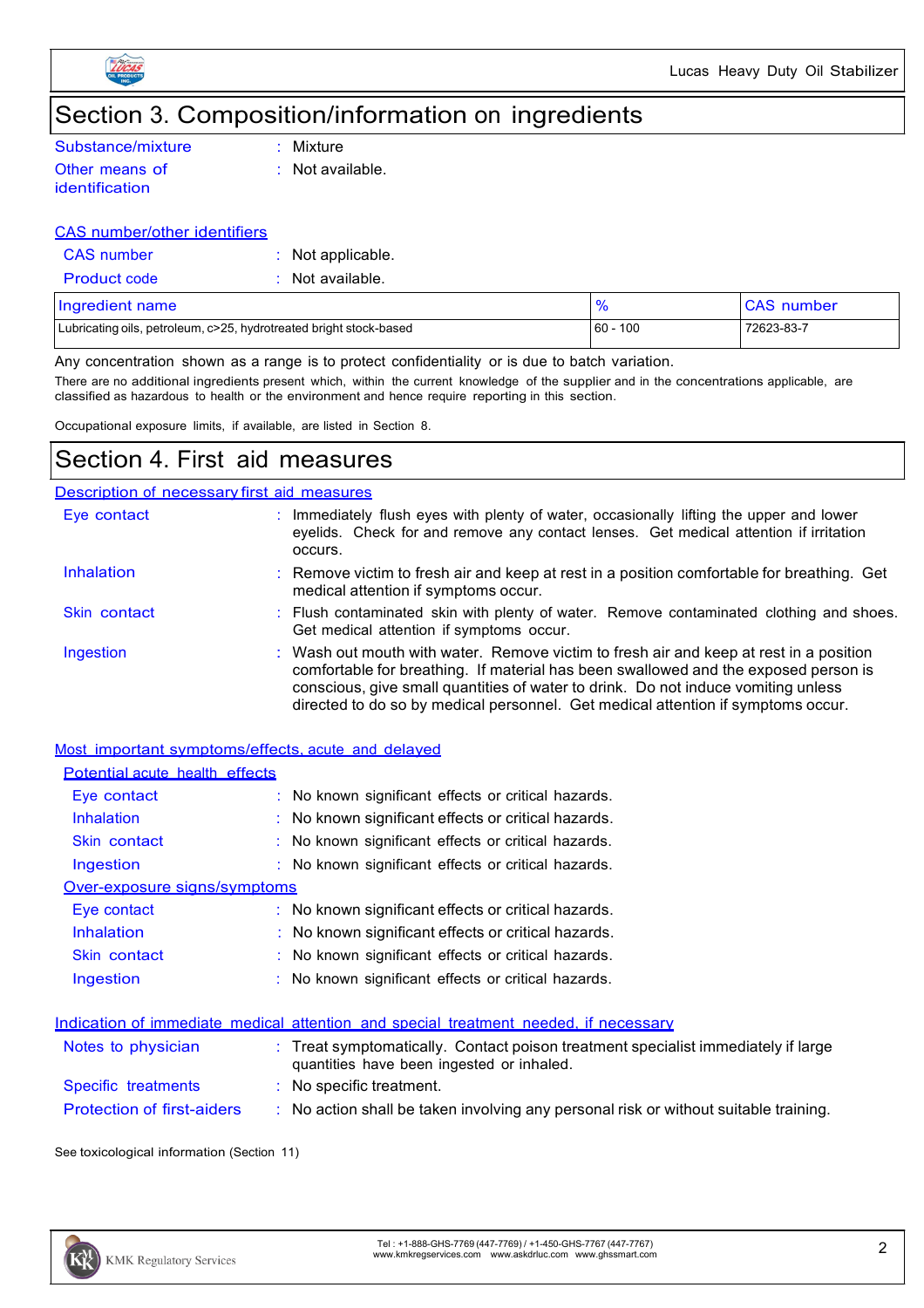

## Section 5. Fire-fighting measures

| <b>Extinguishing media</b>                        |                                                                                                                                                                          |
|---------------------------------------------------|--------------------------------------------------------------------------------------------------------------------------------------------------------------------------|
| Suitable extinguishing<br>media                   | $\therefore$ Use an extinguishing agent suitable for the surrounding fire.                                                                                               |
| Unsuitable extinguishing<br>media                 | : None known.                                                                                                                                                            |
| Specific hazards arising<br>from the chemical     | : No specific fire or explosion hazard.                                                                                                                                  |
| Hazardous thermal<br>decomposition products       | $\therefore$ No specific data.                                                                                                                                           |
| Special protective actions<br>for fire-fighters   | $\therefore$ No special precaution is required.                                                                                                                          |
| Special protective<br>equipment for fire-fighters | : Fire-fighters should wear appropriate protective equipment and self-contained breathing<br>apparatus (SCBA) with a full face-piece operated in positive pressure mode. |
|                                                   |                                                                                                                                                                          |

### Section 6. Accidental release measures

|                                                       | Personal precautions, protective equipment and emergency procedures                                                                                                                                                                                                                                                                                                                                                                                                                                                                                                                        |
|-------------------------------------------------------|--------------------------------------------------------------------------------------------------------------------------------------------------------------------------------------------------------------------------------------------------------------------------------------------------------------------------------------------------------------------------------------------------------------------------------------------------------------------------------------------------------------------------------------------------------------------------------------------|
| For non-emergency<br>personnel                        | : No action shall be taken involving any personal risk or without suitable training.<br>Evacuate surrounding areas. Keep unnecessary and unprotected personnel from<br>entering. Do not touch or walk through spilled material. Put on appropriate personal<br>protective equipment.                                                                                                                                                                                                                                                                                                       |
|                                                       | For emergency responders : If specialised clothing is required to deal with the spillage, take note of any information in<br>Section 8 on suitable and unsuitable materials. See also the information in "For non-<br>emergency personnel".                                                                                                                                                                                                                                                                                                                                                |
| <b>Environmental precautions</b>                      | : Avoid dispersal of spilled material and runoff and contact with soil, waterways, drains<br>and sewers. Inform the relevant authorities if the product has caused environmental<br>pollution (sewers, waterways, soil or air).                                                                                                                                                                                                                                                                                                                                                            |
| Methods and materials for containment and cleaning up |                                                                                                                                                                                                                                                                                                                                                                                                                                                                                                                                                                                            |
| Small spill                                           | : Stop leak if without risk. Move containers from spill area. Dilute with water and mop up<br>if water-soluble. Alternatively, or if water-insoluble, absorb with an inert dry material and<br>place in an appropriate waste disposal container. Dispose of via a licensed waste<br>disposal contractor.                                                                                                                                                                                                                                                                                   |
| Large spill                                           | : Stop leak if without risk. Move containers from spill area. Prevent entry into sewers,<br>water courses, basements or confined areas. Wash spillages into an effluent treatment<br>plant or proceed as follows. Contain and collect spillage with non-combustible,<br>absorbent material e.g. sand, earth, vermiculite or diatomaceous earth and place in<br>container for disposal according to local regulations (see Section 13). Dispose of via a<br>licensed waste disposal contractor. Note: see Section 1 for emergency contact<br>information and Section 13 for waste disposal. |

## Section 7. Handling and storage

#### Precautions for safe handling

| <b>Protective measures</b>                | : Put on appropriate personal protective equipment (see Section 8).                                                                                                                                                                                                                                                                                           |
|-------------------------------------------|---------------------------------------------------------------------------------------------------------------------------------------------------------------------------------------------------------------------------------------------------------------------------------------------------------------------------------------------------------------|
| Advice on general<br>occupational hygiene | : Eating, drinking and smoking should be prohibited in areas where this material is<br>handled, stored and processed. Workers should wash hands and face before eating,<br>drinking and smoking. Remove contaminated clothing and protective equipment before<br>entering eating areas. See also Section 8 for additional information on hygiene<br>measures. |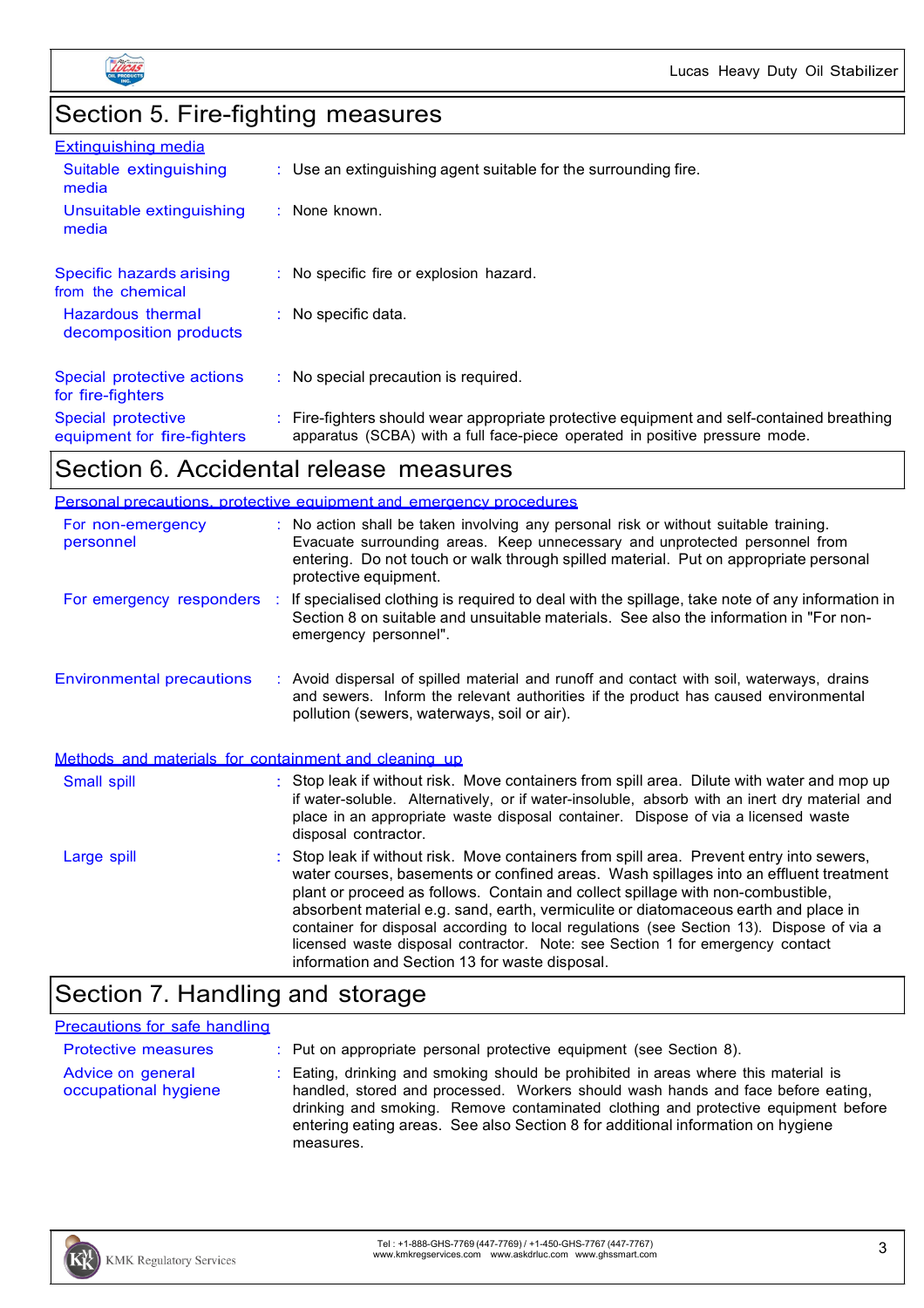

### Section 7. Handling and storage

Conditions for safe storage, including any incompatibilities : Store in accordance with local regulations. Store in original container protected from direct sunlight in a dry, cool and well-ventilated area, away from incompatible materials (see Section 10) and food and drink. Keep container tightly closed and sealed until ready for use. Containers that have been opened must be carefully resealed and kept upright to prevent leakage. Do not store in unlabeled containers. Use appropriate containment to avoid environmental contamination.

### Section 8. Exposure controls/personal protection

#### Control parameters

**Occupational exposure limits** 

| Ingredient name                                                    | <b>Exposure limits</b>                                                                                                                                                                                                                                                                                                |
|--------------------------------------------------------------------|-----------------------------------------------------------------------------------------------------------------------------------------------------------------------------------------------------------------------------------------------------------------------------------------------------------------------|
| Lubricating oils, petroleum, c>25, hydrotreated bright stock-based | ACGIH TLV (United States, 3/2012).<br>TWA: 5 mg/m <sup>3</sup> 8 hours. Form: Inhalable fraction<br>NIOSH REL (United States, 6/2009).<br>TWA: 5 mg/m <sup>3</sup> 10 hours. Form: Mist<br>STEL: 10 mg/m <sup>3</sup> 15 minutes. Form: Mist<br>OSHA PEL (United States, 6/2010).<br>TWA: $5 \text{ mg/m}^3$ 8 hours. |

| Appropriate engineering<br>controls       | : No special ventilation requirements. Good general ventilation should be sufficient to<br>control worker exposure to airborne contaminants. If this product contains ingredients<br>with exposure limits, use process enclosures, local exhaust ventilation or other<br>engineering controls to keep worker exposure below any recommended or statutory<br>limits. |
|-------------------------------------------|---------------------------------------------------------------------------------------------------------------------------------------------------------------------------------------------------------------------------------------------------------------------------------------------------------------------------------------------------------------------|
| <b>Environmental exposure</b><br>controls | : Emissions from ventilation or work process equipment should be checked to ensure they<br>comply with the requirements of environmental protection legislation. In some cases,                                                                                                                                                                                     |

| .<br>าtrols | comply with the requirements of environmental protection legislation. In some cases,  |
|-------------|---------------------------------------------------------------------------------------|
|             | fume scrubbers, filters or engineering modifications to the process equipment will be |
|             | necessary to reduce emissions to acceptable levels.                                   |

#### Individual protection measures

| Hygiene measures              | Wash hands, forearms and face thoroughly after handling chemical products, before<br>eating, smoking and using the lavatory and at the end of the working period.<br>Appropriate techniques should be used to remove potentially contaminated clothing.<br>Wash contaminated clothing before reusing. Ensure that eyewash stations and safety<br>showers are close to the workstation location. |
|-------------------------------|-------------------------------------------------------------------------------------------------------------------------------------------------------------------------------------------------------------------------------------------------------------------------------------------------------------------------------------------------------------------------------------------------|
| Eye/face protection           | Safety eyewear complying with an approved standard should be used when a risk<br>assessment indicates this is necessary to avoid exposure to liquid splashes, mists,<br>gases or dusts. If contact is possible, the following protection should be worn, unless<br>the assessment indicates a higher degree of protection: safety glasses with side-shields.                                    |
| <b>Skin protection</b>        |                                                                                                                                                                                                                                                                                                                                                                                                 |
| Hand protection               | : Chemical-resistant, impervious gloves complying with an approved standard should be<br>worn at all times when handling chemical products if a risk assessment indicates this is<br>necessary.                                                                                                                                                                                                 |
| <b>Body protection</b>        | Personal protective equipment for the body should be selected based on the task being<br>performed and the risks involved and should be approved by a specialist before<br>handling this product.                                                                                                                                                                                               |
| Other skin protection         | Appropriate footwear and any additional skin protection measures should be selected<br>based on the task being performed and the risks involved and should be approved by a<br>specialist before handling this product.                                                                                                                                                                         |
| <b>Respiratory protection</b> | : Use a properly fitted, air-purifying or supplied air respirator complying with an approved<br>standard if a risk assessment indicates this is necessary. Respirator selection must be<br>based on known or anticipated exposure levels, the hazards of the product and the safe<br>working limits of the selected respirator.                                                                 |

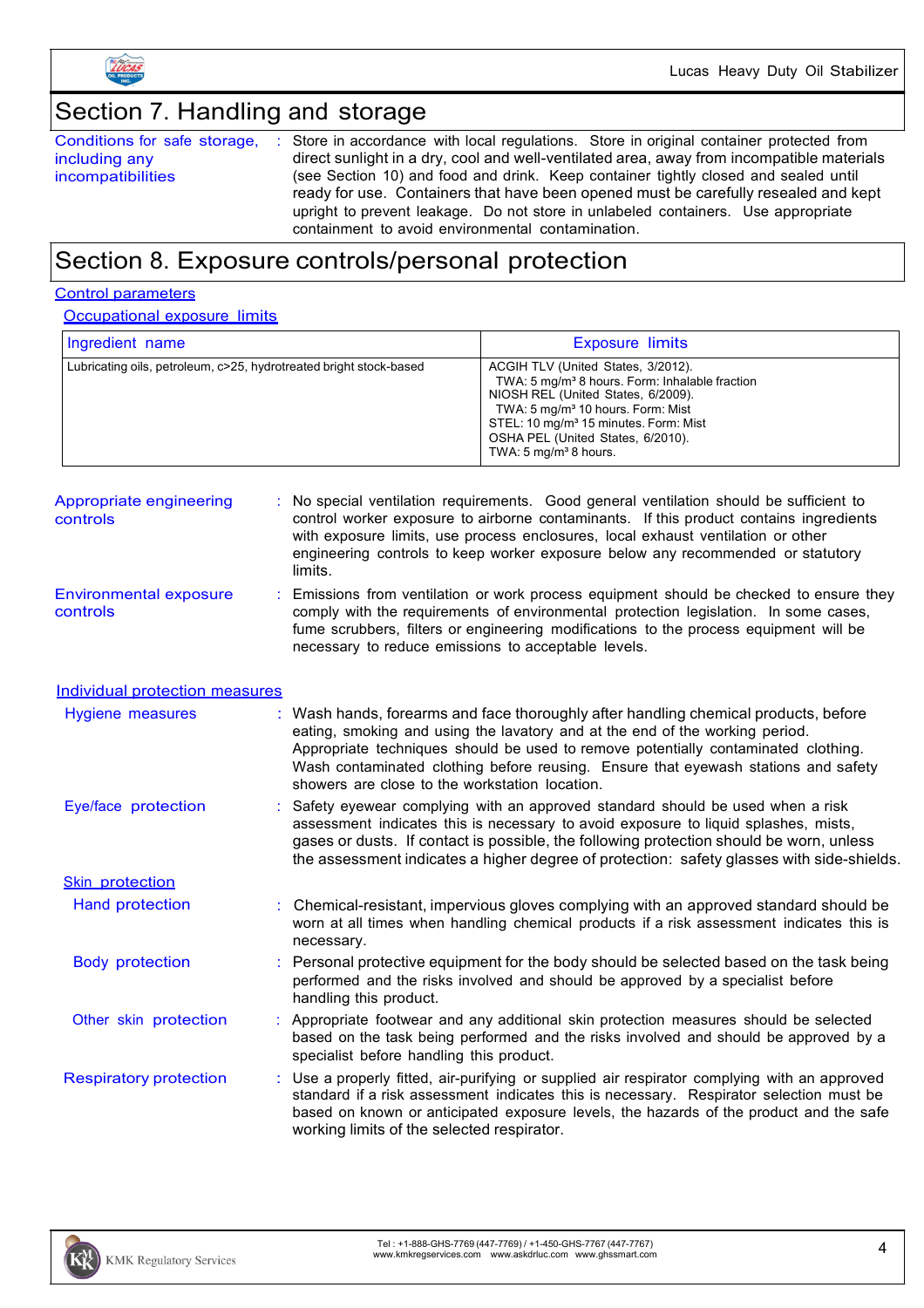

### Section 9. Physical and chemical properties

#### **Appearance**

| <b>Physical state</b>                           | : Liquid. [Clear.]                                          |
|-------------------------------------------------|-------------------------------------------------------------|
| Color                                           | : Amber.                                                    |
| Odor                                            | Petroleum.                                                  |
| Odor threshold                                  | Not available.                                              |
| pH                                              | Not available.                                              |
| <b>Melting point</b>                            | Not available.                                              |
| <b>Boiling point</b>                            | >260°C (>500°F)                                             |
| Flash point                                     | Closed cup: 218.33°C (425°F)                                |
| <b>Burning time</b>                             | Not applicable.                                             |
| <b>Burning rate</b>                             | Not applicable.                                             |
| <b>Evaporation rate</b>                         | : Not available.                                            |
| Flammability (solid, gas)                       | : Not available.                                            |
| Lower and upper explosive<br>(flammable) limits | : Not available.                                            |
| Vapor pressure                                  | Not available.                                              |
| Vapor density                                   | Not available.                                              |
| <b>Relative density</b>                         | : 0.8958                                                    |
| <b>Solubility</b>                               | Negligible at 25°C                                          |
| Solubility in water                             | $:$ Not available.                                          |
| Partition coefficient: n-<br>octanol/water      | Not available.                                              |
| Auto-ignition temperature                       | : Not available.                                            |
| <b>Decomposition temperature</b>                | : Not available.                                            |
| <b>SADT</b>                                     | Not available.                                              |
| <b>Viscosity</b>                                | Kinematic (100°C (212°F)): 1.1 cm <sup>2</sup> /s (110 cSt) |

### Section 10. Stability and reactivity

| Reactivity                            | : No specific test data related to reactivity available for this product or its ingredients.              |
|---------------------------------------|-----------------------------------------------------------------------------------------------------------|
| <b>Chemical stability</b>             | : The product is stable.                                                                                  |
| Possibility of hazardous<br>reactions | : Under normal conditions of storage and use, hazardous reactions will not occur.                         |
| Conditions to avoid                   | $:$ No specific data.                                                                                     |
| Incompatible materials                | : Reactive or incompatible with the following materials: oxidizing materials.                             |
| Hazardous decomposition<br>products   | : Under normal conditions of storage and use, hazardous decomposition products should<br>not be produced. |

### Section 11. Toxicological information

| Information on toxicological effects |  |
|--------------------------------------|--|
| Acute toxicity                       |  |
| There is no data available.          |  |

### **Irritation/Corrosion**

Skin : There is no data available.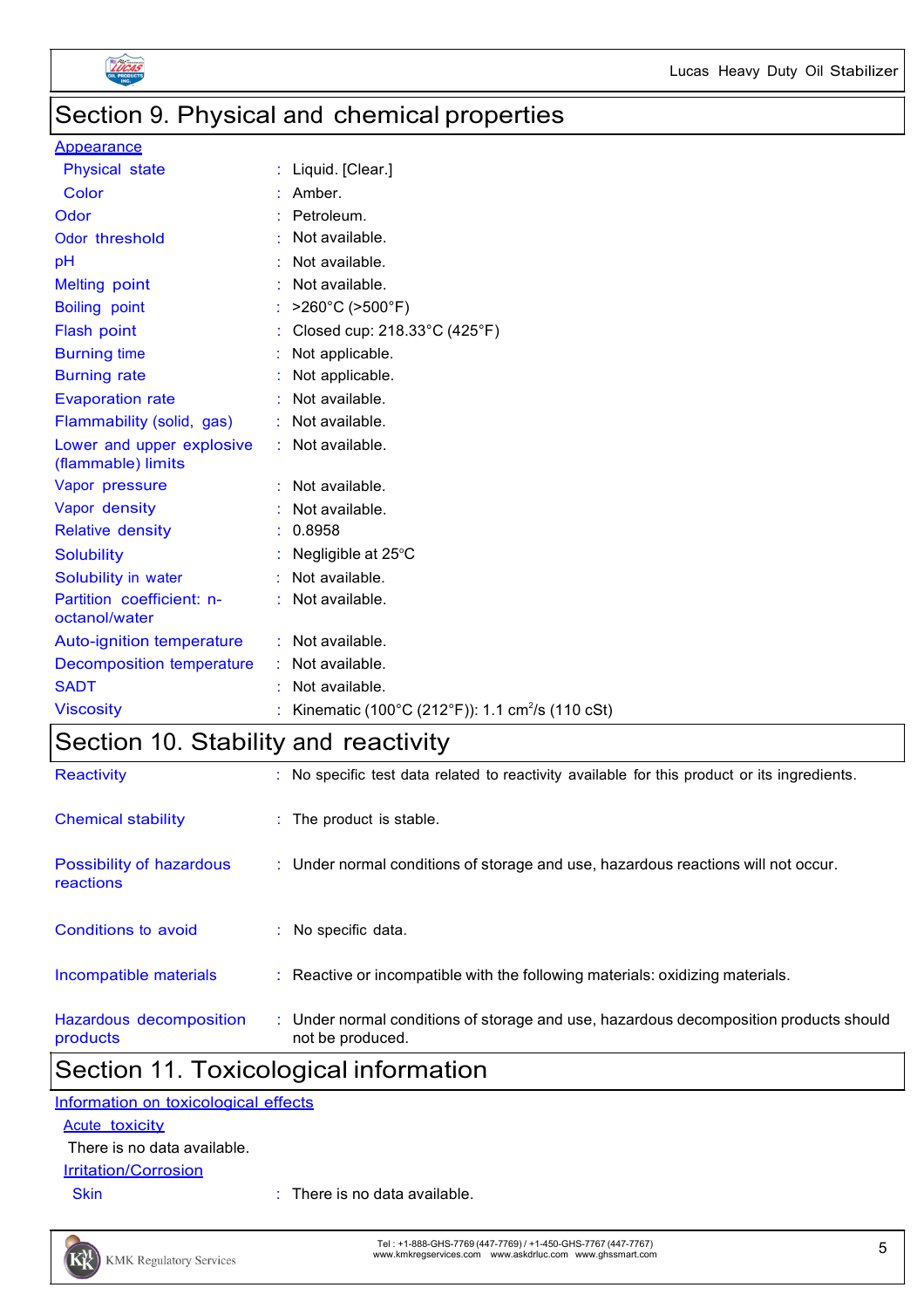

## Section 11. Toxicological information

| Eyes                                                    | $\cdot$ There is no data available. |  |
|---------------------------------------------------------|-------------------------------------|--|
| <b>Respiratory</b>                                      | $:$ There is no data available.     |  |
| Sensitization                                           |                                     |  |
| <b>Skin</b>                                             | There is no data available.         |  |
| <b>Respiratory</b>                                      | There is no data available.         |  |
| <b>Mutagenicity</b>                                     |                                     |  |
| There is no data available.                             |                                     |  |
| <b>Carcinogenicity</b>                                  |                                     |  |
| There is no data available.                             |                                     |  |
| Reproductive toxicity                                   |                                     |  |
| There is no data available.                             |                                     |  |
| Teratogenicity                                          |                                     |  |
| There is no data available.                             |                                     |  |
| <u>Specific target organ toxicity (single exposure)</u> |                                     |  |
| There is no data available. Specific target organ       |                                     |  |
| toxicity (repeated exposure) There is no data           |                                     |  |
| available.                                              |                                     |  |
|                                                         |                                     |  |

Aspiration hazard

| <b>Name</b>                                                        | Result                         |
|--------------------------------------------------------------------|--------------------------------|
| Lubricating oils, petroleum, c>25, hydrotreated bright stock-based | ASPIRATION HAZARD - Category 1 |

| Information on the likely      | $:$ Not available. |
|--------------------------------|--------------------|
| routes of exposure             |                    |
| Potential acute health effects |                    |

| r oloniidi avato noditii onoolo |                                                     |
|---------------------------------|-----------------------------------------------------|
| Eye contact                     | : No known significant effects or critical hazards. |
| <b>Inhalation</b>               | : No known significant effects or critical hazards. |
| Skin contact                    | : No known significant effects or critical hazards. |
| Ingestion                       | : No known significant effects or critical hazards. |
|                                 |                                                     |

| Symptoms related to the physical, chemical and toxicological characteristics |  |  |  |
|------------------------------------------------------------------------------|--|--|--|
|------------------------------------------------------------------------------|--|--|--|

| Eye contact       | : No known significant effects or critical hazards. |
|-------------------|-----------------------------------------------------|
| <b>Inhalation</b> | : No known significant effects or critical hazards. |
| Skin contact      | : No known significant effects or critical hazards. |
| Ingestion         | : No known significant effects or critical hazards. |

Delayed and immediate effects and also chronic effects from short and long term exposure

| Short term exposure                     |                                                     |
|-----------------------------------------|-----------------------------------------------------|
| Potential immediate<br>effects          | : No known significant effects or critical hazards. |
| Potential delayed effects               | : No known significant effects or critical hazards. |
| Long term exposure                      |                                                     |
| <b>Potential immediate</b><br>effects   | : No known significant effects or critical hazards. |
| Potential delayed effects               | : No known significant effects or critical hazards. |
| <b>Potential chronic health effects</b> |                                                     |
| General                                 | : No known significant effects or critical hazards. |
| Carcinogenicity                         | : No known significant effects or critical hazards. |
| <b>Mutagenicity</b>                     | : No known significant effects or critical hazards. |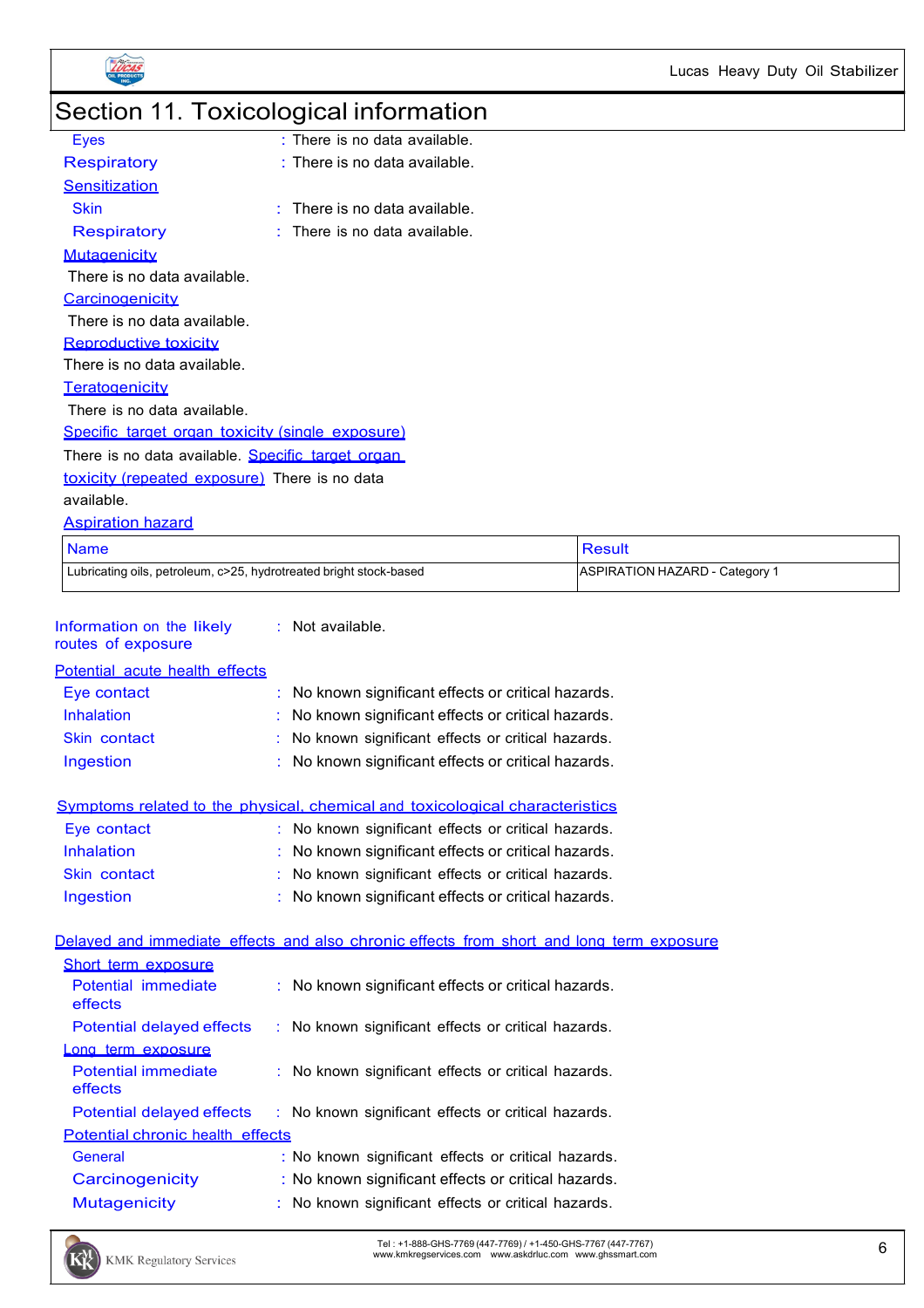Lucas Heavy Duty Oil Stabilizer

## Section 11. Toxicological information Teratogenicity : No known significant effects or critical hazards. Developmental effects : No known significant effects or critical hazards. Fertility effects : No known significant effects or critical hazards. Numerical measures of toxicity Acute toxicity estimates There is no data available. Section 12. Ecological information **Toxicity** There is no data available. Persistence and degradability There is no data available. Bioaccumulative potential There is no data available.

Mobility in soil

| Soil/water partition<br>coefficient $(K_{\text{oc}})$ | $\therefore$ There is no data available. |
|-------------------------------------------------------|------------------------------------------|
|                                                       |                                          |

Other adverse effects : No known significant effects or critical hazards.

### Section 13. Disposal considerations

Disposal methods : The generation of waste should be avoided or minimized wherever possible. Disposal of this product, solutions and any by-products should comply with the requirements of environmental protection and waste disposal legislation and any regional local authority requirements. Dispose of surplus and non-recyclable products via a licensed waste disposal contractor. Waste should not be disposed of untreated to the sewer unless fully compliant with the requirements of all authorities with jurisdiction. Waste packaging should be recycled. Incineration or landfill should only be considered when recycling is not feasible. This material and its container must be disposed of in a safe way. Empty containers or liners may retain some product residues. Avoid dispersal of spilled material and runoff and contact with soil, waterways, drains and sewers.

### Section 14. Transport information DOT Classification **IMDG** IMDG UN number Not regulated. Not regulated. Not regulated. Not regulated. UN proper - - shipping name **Transport** hazard class(es) Packing group - - - **Environmental** hazards No. No. No. Tel : +1-888-GHS-7769 (447-7769) / +1-450-GHS-7767 (447-7767) www.kmkregservices.com www.askdrluc.com www.ghssmart.com 7/9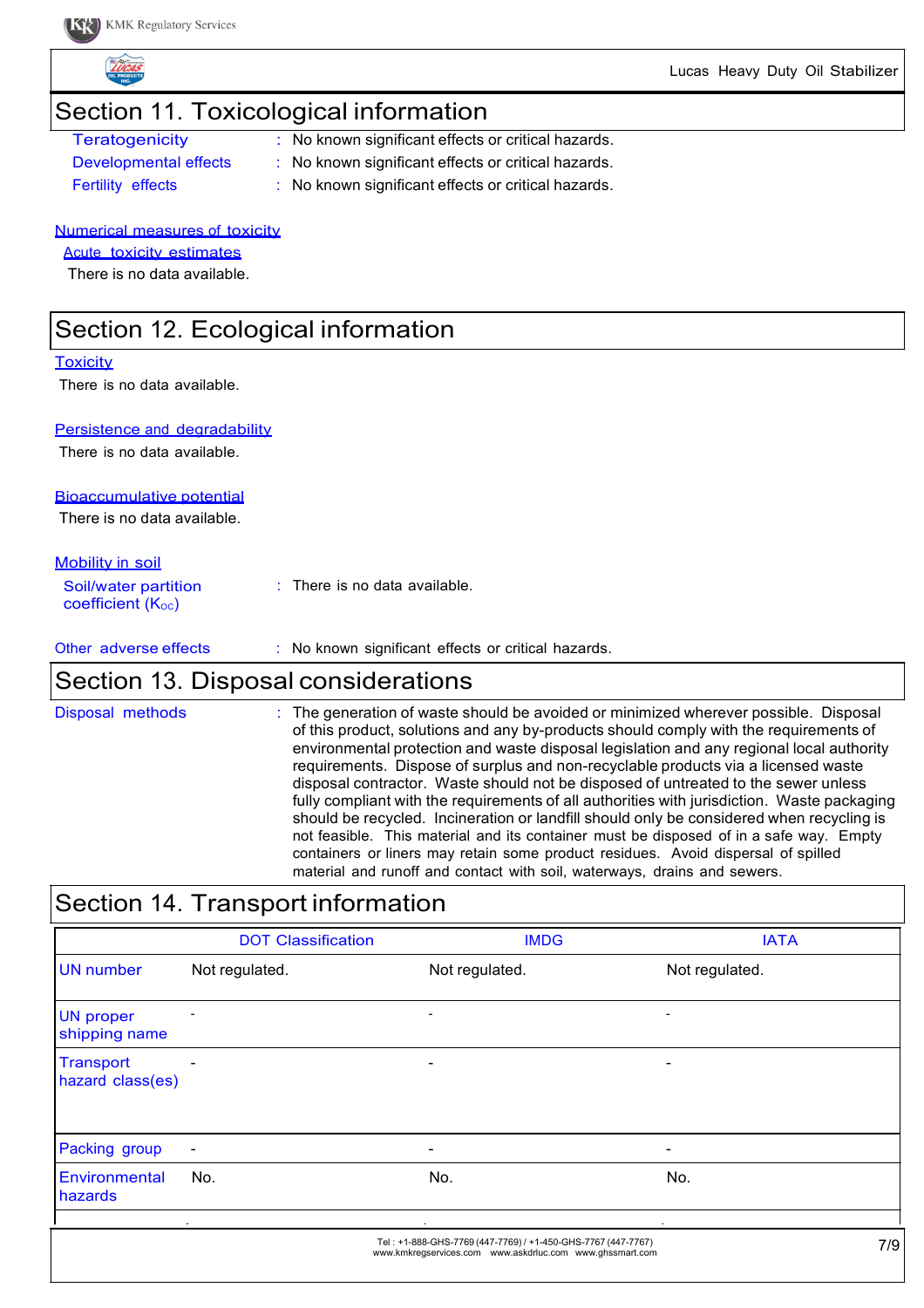

Lucas Heavy Duty Oil Stabilizer

Section 14. Transport information

| Additional  |
|-------------|
| information |

|                                                                       | Special precautions for user : Transport within user's premises: always transport in closed containers that are<br>upright and secure. Ensure that persons transporting the product know what to do in the<br>event of an accident or spillage. |
|-----------------------------------------------------------------------|-------------------------------------------------------------------------------------------------------------------------------------------------------------------------------------------------------------------------------------------------|
| Transport in bulk according : Not available.<br>to Annex II of MARPOL |                                                                                                                                                                                                                                                 |

- - -

73/78 and the IBC Code

## Section 15. Regulatory information

| <b>U.S. Federal regulations</b>                                            | : TSCA 8(a) CDR Exempt/Partial exemption: All components are listed or exempted.                           |
|----------------------------------------------------------------------------|------------------------------------------------------------------------------------------------------------|
|                                                                            | United States inventory (TSCA 8b): All components are listed or exempted.                                  |
| Clean Air Act Section 112<br>(b) Hazardous Air<br><b>Pollutants (HAPs)</b> | : Not listed                                                                                               |
| Clean Air Act Section 602<br><b>Class I Substances</b>                     | : Not listed                                                                                               |
| Clean Air Act Section 602<br><b>Class II Substances</b>                    | : Not listed                                                                                               |
| <b>DEA List I Chemicals</b><br>(Precursor Chemicals)                       | : Not listed                                                                                               |
| <b>DEA List II Chemicals</b><br>(Essential Chemicals)                      | : Not listed                                                                                               |
| <b>SARA 302/304</b>                                                        |                                                                                                            |
| Composition/information on ingredients                                     |                                                                                                            |
| No products were found.                                                    |                                                                                                            |
| <b>SARA 304 RQ</b>                                                         | : Not applicable.                                                                                          |
| <b>SARA 311/312</b>                                                        |                                                                                                            |
| <b>Classification</b>                                                      | : Not applicable.                                                                                          |
| Composition/information on ingredients                                     |                                                                                                            |
| No products were found.                                                    |                                                                                                            |
| <b>State regulations</b>                                                   |                                                                                                            |
| <b>Massachusetts</b>                                                       | : None of the components are listed.                                                                       |
| <b>New York</b>                                                            | None of the components are listed.                                                                         |
| <b>New Jersey</b>                                                          | The following components are listed: Lubricating oils, petroleum, c>25, hydrotreated<br>bright stock-based |
| Pennsylvania                                                               | : None of the components are listed.                                                                       |
| California Prop. 65                                                        |                                                                                                            |
| No products were found.                                                    |                                                                                                            |
| <b>International requiations</b>                                           |                                                                                                            |